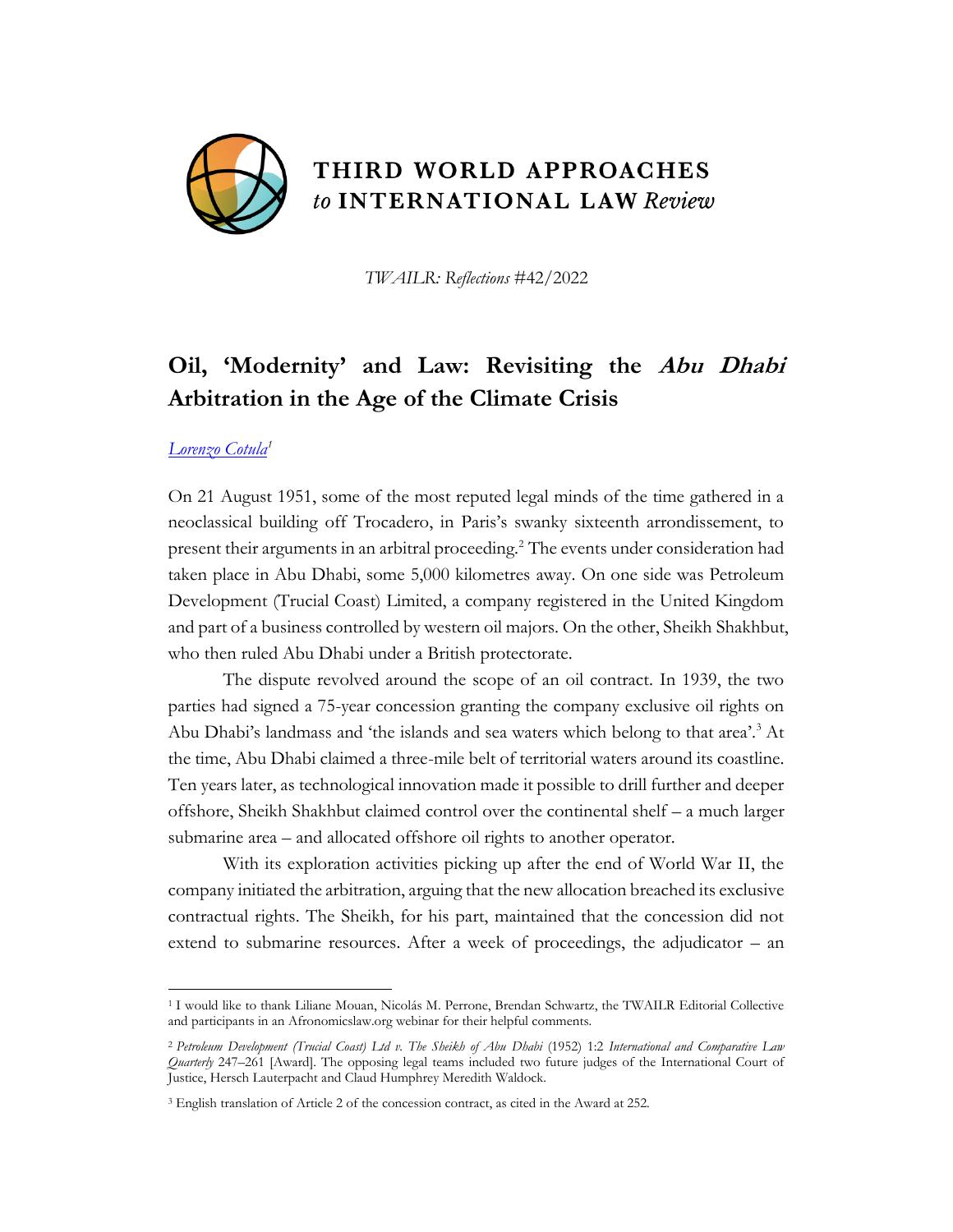English judge and peer – concluded that the concession covered Abu Dhabi's territorial sea but not its continental shelf, meaning Sheikh Shakhbut was entitled to grant continental shelf rights to third parties.

Revisiting the *Abu Dhabi* arbitration after seven decades connects what may seem a remote past to some of the world's most pressing challenges. The long-term concession contract, which [expired in 2014,](https://www.thenationalnews.com/business/money/the-end-of-an-incredible-oil-powered-era-1.303765) creates a time bridge between the world that witnessed its signature and the one we live in today. The events underlying the dispute shed light on the formative years of the present oil era and the emergence of the Middle East as a global oil hub. They point to the role of fossil fuels in colonial partition and postcolonial state-building, and to historical continuities in the power of the oil industry and its symbiotic relationship with government.

In the age of the climate crisis, revisiting the dispute offers an opportunity to reflect on the legal foundations of the global oil economy. Such reflection raises timely questions about how law facilitates resource extraction, legitimises a commodityintensive economic system, and protects oil interests against adverse public action. As the world grapples with phasing out fossil fuels and averting a climate catastrophe, we need to confront these questions to chart an alternative pathway.

#### **Legal Doctrines and the Commodity Frontier**

Law has long facilitated appropriating nature to produce commodities. Technological innovation and commodity cycles mean these processes often take the form of 'resource rushes', with rapid shifts in both extractive activities and legal doctrines pushing the commodity frontier into new terrains. The *Abu Dhabi* arbitration captures a key moment in this long-term process, documenting how a thirst for oil instigated a turning point in the gradual enclosure of the seabed, which Ranganathan has called 'ocean floor grabbing'.<sup>4</sup>

From the 1940s, promising geological finds and new technologies enabling deep-sea oil extraction prompted states to claim mineral riches beyond their territorial waters.<sup>5</sup> In 1945, United States President Harry Truman issued a [proclamation](https://www.presidency.ucsb.edu/documents/proclamation-2667-policy-the-united-states-with-respect-the-natural-resources-the-subsoil) invoking the notion of the continental shelf to assert US rights over what he considered an underwater extension of his country's landmass. Within a few years, many states across the globe followed suit. In the Middle East, Saudi Arabia and nine

<sup>4</sup> Surabhi Ranganathan, 'Ocean Floor Grab: International Law and the Making of an Extractive Imaginary' (2019) 30:2 *European Journal of International Law* 573.

<sup>5</sup> Ibid, 580, 591–592.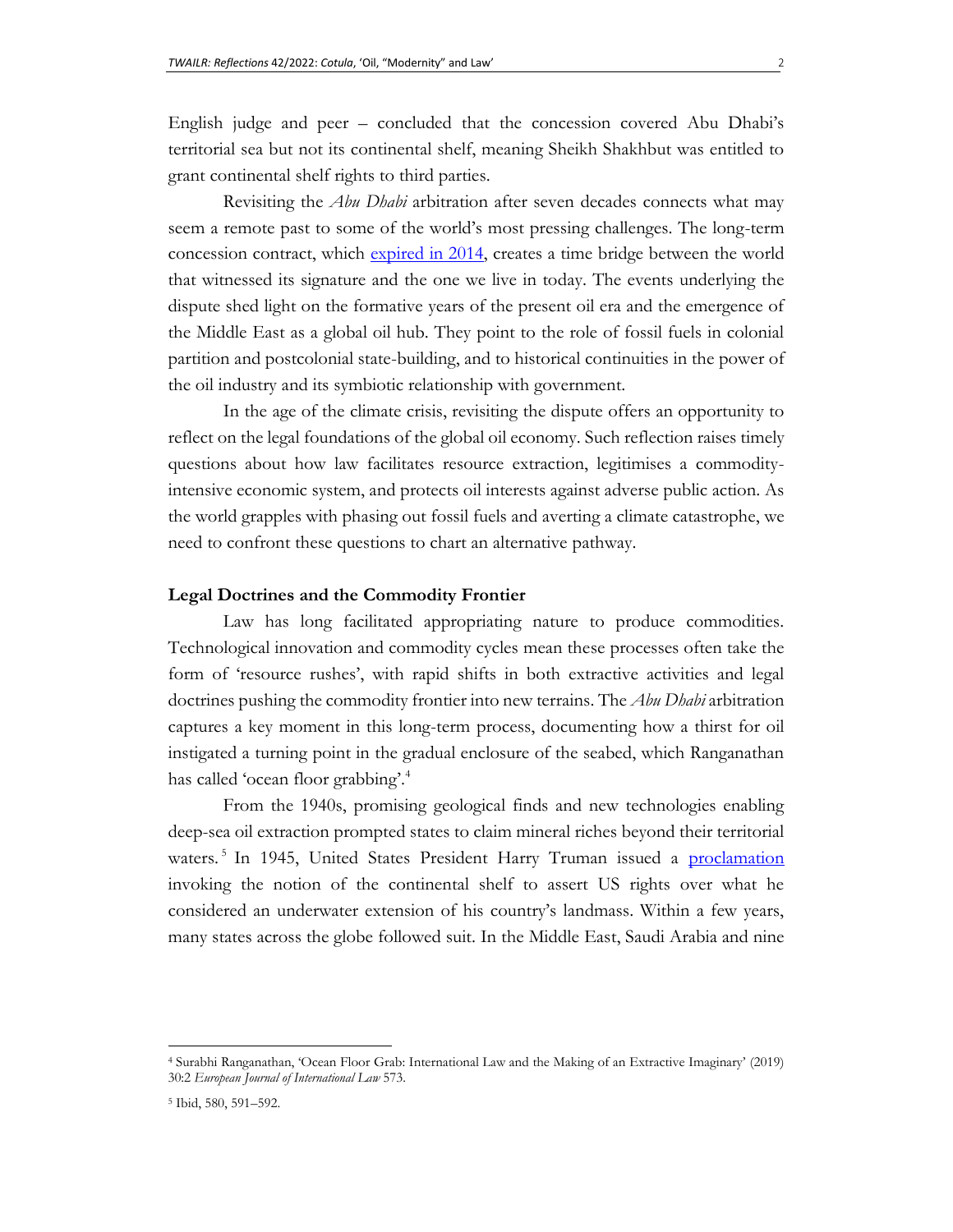Sheikhdoms then under British protectorate, including Abu Dhabi, issued their continental shelf proclamations within a period of one month, in mid-1949.<sup>6</sup>

From a legal standpoint, the continental shelf comprises the seabed and subsoil of submarine areas beyond the territorial sea, up to the edge of the continental margin or a specified distance. International rules are now well-established on continental shelf delimitation and states' rights and duties, following decades of treaty-making and adjudication. <sup>7</sup> But at the time of the *Abu Dhabi* arbitration, the rush to claim continental shelf rights was underway, and there was debate about the claims' legal basis and scope. In that debate, the eminent lawyers in the arbitration were protagonists, having written legal opinions for, <sup>8</sup> and against, <sup>9</sup> recognising the continental shelf doctrine as a fully formed rule of international law.

The *Abu Dhabi* ruling was the first that discussed the continental shelf doctrine at length. The award retraces the emergence and contours of this doctrine and identifies President Truman's proclamation as its 'classical enunciation'.<sup>10</sup> It then notes the doctrine 'did not … exist' when the parties signed the concession contract in 1939.<sup>11</sup> Even in 1951, the doctrine still had 'many ragged ends and unfilled blanks' and was yet to crystallise into international law fully.<sup>12</sup> As a result, the oil concession could not have encompassed continental shelf rights,<sup>13</sup> and those rights could legitimately be allocated to another operator.

Developments in subsequent years consolidated the international legal status of the continental shelf doctrine and its foundational role in the fossil fuel economy. In the Emirate, exploration activities in the 1950s delivered commercial discoveries offshore as well as onshore, and the first oil shipments left Abu Dhabi in the early 1960s. Global offshore operations have come to account for roughly one-third of oil production, with a growing share supplied via increasingly deep-water extraction.

<sup>6</sup> English translations of Saudi Arabia and Bahrain's proclamations are available in (1949) 43 *American Journal of International Law*, at 154–158 and 185–186, respectively.

<sup>7</sup> See particularly Articles 76–85 of the United Nations Convention on the Law of the Sea and the jurisprudence of the International Court of Justice.

<sup>8</sup> Hersch Lauterpacht, 'Sovereignty over Submarine Areas' (1950) 27 *British Year Book of International Law* 376, arguing that the continental shelf doctrine had rapidly become part of customary international law. Lauterpacht appeared in the arbitration for the company.

<sup>9</sup> Claud Humphrey Meredith Waldock, 'The Legal Basis of Claims to the Continental Shelf' (1950) 36 *Transactions of the Grotius Society* 115–148, arguing that the continental shelf doctrine was not yet part of international law, though states could justify their claims based on existing 'effective occupation' principles. In the arbitration, Waldock appeared for Sheikh Shakhbut.

<sup>10</sup> Award, 253.

<sup>11</sup> Ibid 258.

<sup>12</sup> Ibid 256.

<sup>13</sup> Ibid 260.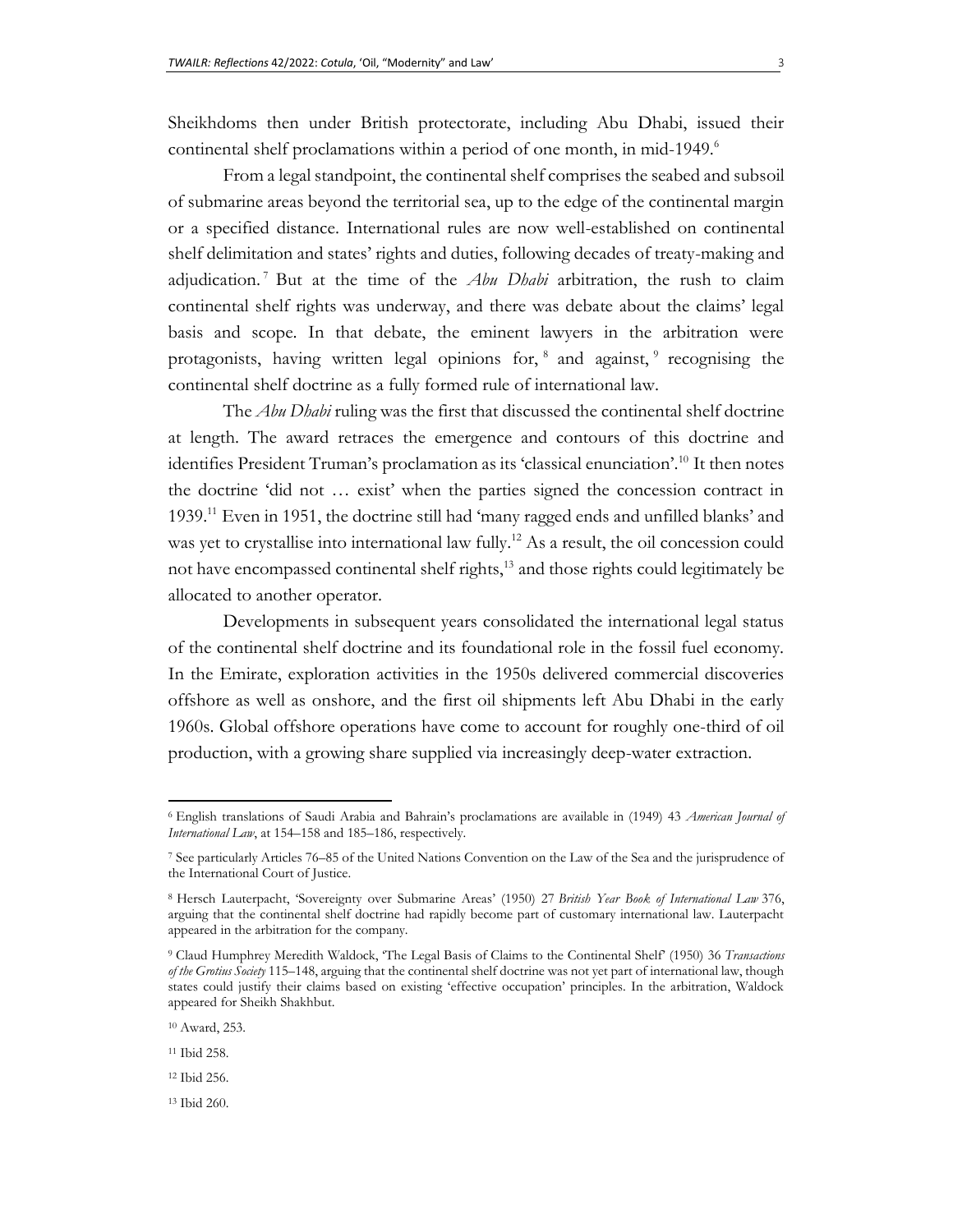The continental shelf doctrine exemplifies the role of law in facilitating the appropriation and exploitation of the 'natural resources' on which business activities rest. <sup>14</sup> Even as the climate emergency shakes the oil economy (according to the [International Energy Agency,](https://iea.blob.core.windows.net/assets/beceb956-0dcf-4d73-89fe-1310e3046d68/NetZeroby2050-ARoadmapfortheGlobalEnergySector_CORR.pdf) limiting the temperature increase to 1.5ºC above preindustrial levels requires no new oil fields or exploration), strategies that mobilise law, capital and technology to intensify resource extraction remain the prevalent paradigm. And while climate policies and litigation are creating new momentum for shifting to lower-carbon energy, oil is still the foundation of the global economy. The nascent transition to electric vehicles is itself fostering a new rush for minerals such as cobalt, lithium, copper and nickel.

As technological innovation puts previously inaccessible resources within reach, the search for mineral commodities has expanded to the deep seabed beyond the continental shelf and to outer space.<sup>15</sup> Today, as at the time of the *Abu Dhabi* arbitration, legal constructs sustain the expansion of the commodity frontier: continuing the project initiated with the continental shelf proclamations, the International Seabed Authority is operationalising the legal regime for mining in areas beyond [national](https://theconversation.com/could-corporations-control-territory-in-space-under-new-us-rules-it-might-be-possible-138939) jurisdiction;<sup>16</sup> while rapid legal developments, both national and international, are facilitating the [commercialisation of space](https://oxfordre.com/planetaryscience/view/10.1093/acrefore/9780190647926.001.0001/acrefore-9780190647926-e-42).

#### **The Law of Capitalist Modernity**

Reflecting on the *Abu Dhabi* dispute illuminates how socio-political hierarchies pervade the law governing fossil fuel extraction – both overtly and through socially produced discourses that influence legal imagination. At the time of the dispute, Abu Dhabi was a British protectorate. From the nineteenth century, Britain imposed its trading interests through punitive raids against 'pirates' and ever more restrictive agreements with local rulers. After the Ottoman empire collapsed, Western powers extended and consolidated their influence, with European and American companies jockeying to sign oil concessions and the colonial administration pressuring the sheikhs to grant the contracts to British interests.<sup>17</sup>

The purported neutrality of the arbitral proceeding belied this history of domination. While the outcome largely favoured Abu Dhabi, parts of the award betray the colonial context. In identifying the norms governing contract interpretation, the

<sup>14</sup> See also Ranganathan (2019).

<sup>15</sup> Commercial activities in outer space are related to diverse sectors including telecommunications and plans for space tourism.

<sup>16</sup> Ranganathan (2019).

<sup>17</sup> On the circumstances that led to the contract underlying the *Abu Dhabi* arbitration see Rosemarie Said Zahlan, *The Origins of the United Arab Emirates: A Political and Social History of the Trucial States* (Macmillan, 1978) at 107–124.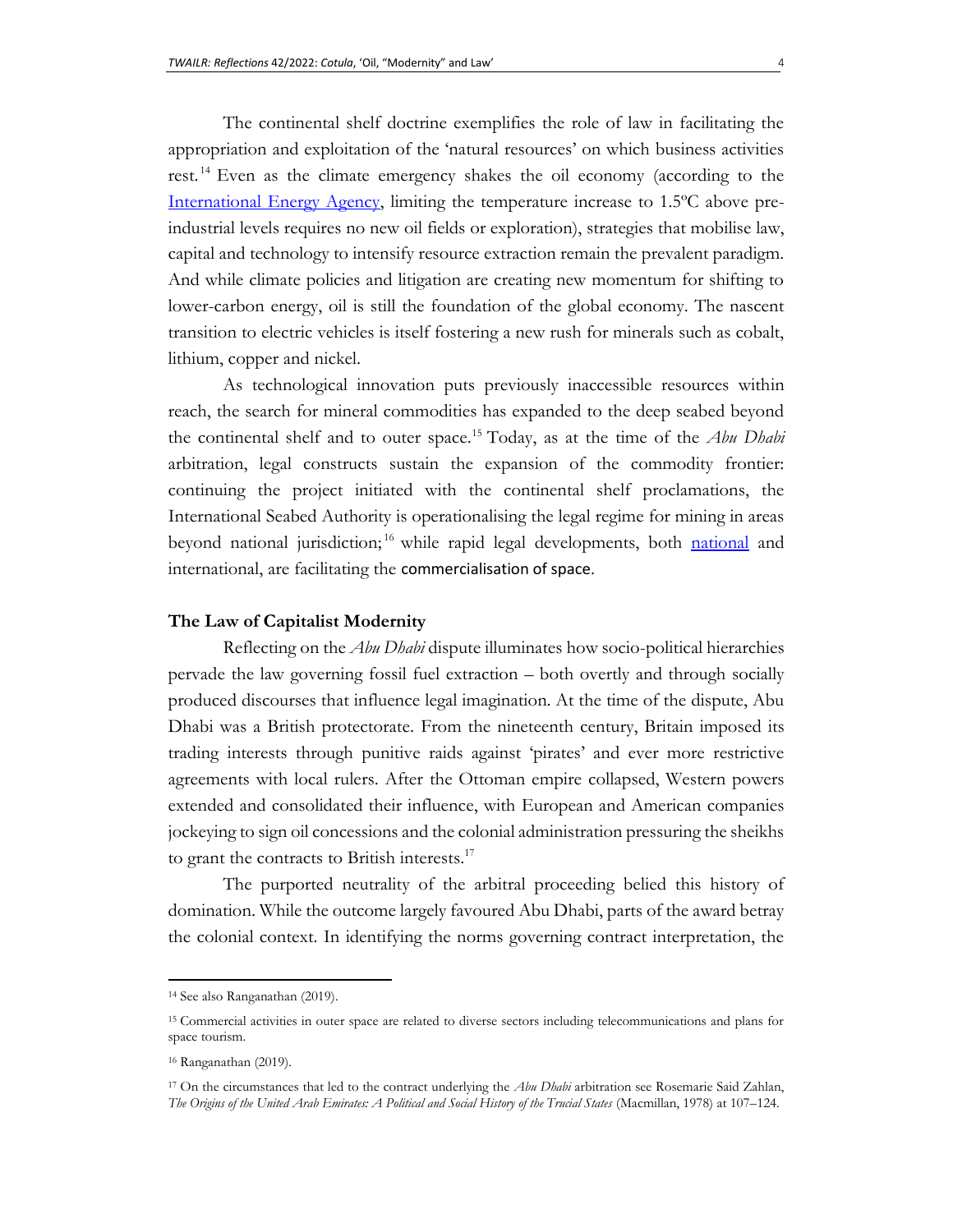adjudicator ruled out the law of Abu Dhabi – the place where the contract was signed and would be implemented – opining that 'it would be fanciful to suggest that in this very primitive region there is any settled body of legal principles applicable to the construction of modern commercial instruments'.<sup>18</sup> Instead, the award would follow principles recognised by 'the generality of civilised nations' – a 'modern law of nature', of which certain rules of English law were, rather handily, considered to be a good reflection.<sup>19</sup>

Arab scholars have noted that Islamic law's rich jurisprudential traditions include principles that would have been relevant to the dispute, and the ruling caused lasting resentment in the Middle East.<sup>20</sup> While the award justified the asserted superiority of English law with its being 'firmly grounded in reason', $^{21}$  references to 'modern commercial instruments' echo what Tzouvala has characterised as the capitalist orientation of standards of 'modernity' and 'civilisation'.<sup>22</sup> Notions of modernity, then, reflect a unidirectional vision of history and legitimise the capitalist 'way of seeing and ordering reality' that, over centuries of political and economic transformations, dramatically expanded consumption of raw materials and fostered demand for fossil fuels in the first place.<sup>23</sup>

Within a few years of the award, delegations of Asian and African countries at the [Bandung Conference](https://www.cvce.eu/en/obj/final_communique_of_the_asian_african_conference_of_bandung_24_april_1955-en-676237bd-72f7-471f-949a-88b6ae513585.html) condemned 'colonialism in all its manifestations'.<sup>24</sup> Independence struggles redrew the global political map. A new sheikh secured Abu Dhabi's independence in 1971 as part of the United Arab Emirates and renegotiated the concession to give the government a controlling stake in the national petroleum industry. Oil would make Abu Dhabi a wealthy, highly stratified, and carbon-intensive polity integrated within global capitalism – the city's high-rise skyline a material reflection of the Emirate's claim to modernity. In a stunning instance of both recurrence and reversal, Abu Dhabi went on to establish a dispute settlement hub

<sup>18</sup> Award, 250–251. The award ultimately concluded that a clause in the concession contract requiring the parties to interpret the agreement in a reasonable manner ruled out the application of any domestic rules on contract interpretation.

<sup>19</sup> Ibid, 251. Though the wording is different, the reference to principles recognised by 'civilised nations' resonates with Article 38(1)(c) of the nearly contemporaneous Statute of the International Court of Justice. For a critique of this aspect of the decision, see Antony Anghie, *Imperialism and the Making of International Law* (CUP, 2004), at 226– 229.

<sup>20</sup> Khaled Mohammed Al-Jumah, 'Arab State Contract Disputes: Lessons from the Past' (2002) 17:3 *Arab Law Quarterly* 215, at 232–238.

<sup>21</sup> Award, 251.

<sup>22</sup> Ntina Tzouvala, *Capitalism as Civilization: A History of International Law* (CUP, 2020).

<sup>23</sup> Jason W. Moore, 'The Capitalocene, Part I: On the Nature and Origins of Our Ecological Crisis' (2017) 44:3 *Journal of Peasant Studies* 594, at 623.

<sup>24</sup> Para. D.1(a). See also Luis Eslava, Michael Fakhri & Vasuki Nesiah (eds.), *Bandung, Global History and International Law: Critical Pasts and Pending Futures* (CUP, 2017).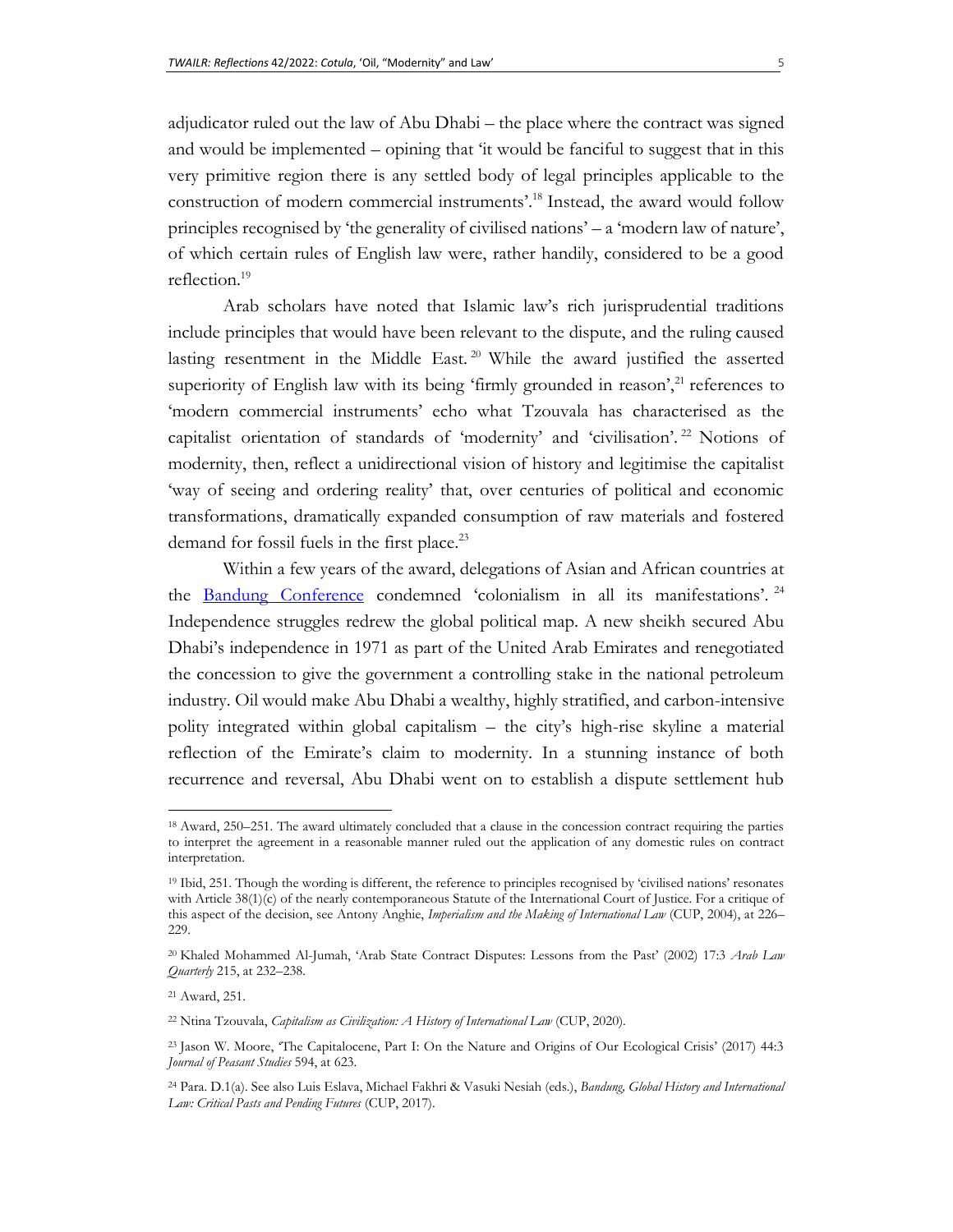staffed by common law judges and applying **English law**, as part of efforts to promote a service-based economy and diversify from fossil fuels.<sup>25</sup>

In the global postcolonial order, juridified concepts of capitalist modernity continue to sustain socio-political hierarchies of resource extraction, including through legal categories that define control over nature – from property to territory. Under many national property regimes, for example, skewed notions of 'public purpose' and 'productive use' facilitate natural resource projects in the name of economic 'modernisation', while dispossessing groups whose resource use systems are considered 'backward' or unproductive, such as small-scale farmers and fishers.<sup>26</sup> In this way, codified narratives of modernity favour fossil fuel-extractive and -intensive activities, underpin the production and consumption of commodities on an industrial scale, and drive climate change.

## **Protecting Fossil Fuel Assets**

Finally, revisiting the *Abu Dhabi* award provides an opportunity to reflect on the symbiosis of commercial interests and political authority that underpins commodity extraction. At that time, large-scale oil developments in the Gulf typically involved foreign investment, and the *Abu Dhabi* concession was signed amid stiff competition among western oil majors searching for lucrative finds. But Sheikh Shakhbut also took a proactive interest in awarding the concession, having observed the economic benefits Saudi Arabia and Bahrain obtained as companies struck oil.<sup>27</sup> Drilling on the continental shelf was the shared premise of the arbitration, accepted by both parties, with disagreement focusing on the allocation of derivative rights.

In international law, rules protecting foreign investment crystallise this symbiotic – if at times conflictual – relationship between businesses and states. While the *Abu Dhabi* case rarely features in conventional genealogies of international investment law (the dispute was not primarily about investment protection standards, and Abu Dhabi's protectorate status limited the 'international' nature of the arbitration), it represents an important antecedent.<sup>28</sup>

<sup>25</sup> Georgios Dimitropoulos, 'International Commercial Courts in the 'Modern Law of Nature': Adjudicatory Unilateralism in Special Economic Zones' (2021) 24:2 *Journal of International Economic Law* 361, at 365–366, 369–370.

<sup>26</sup> For a discussion of relevant issues, see also Kinnari I. Bhatt, *Concessionaires, Financiers and Communities: Implementing Indigenous Peoples' Rights to Land in Transnational Development Projects* (CUP, 2019); Elisa Morgera and Julia Nakamura, 'Shedding a Light on the Human Rights of Small-scale Fishers: Complementarities and Contrasts between the UN Declaration on Peasants' Rights and the Small-Scale Fisheries Guidelines' in Mariagrazia Alabrese, Adriana Bessa, Margherita Brunori, Pier Filippo Giuggioli (eds.), *The United Nations' Declaration on Peasants' Rights* (Routledge, forthcoming), available at https://ssrn.com/abstract=3850133.

<sup>27</sup> Said Zahlan (1978) 108.

<sup>28</sup> See the discussion of the Award, e.g., in Muthucumaraswamy Sornarajah, *The International Law on Foreign Investment*  (CUP, 2017. 4th Ed.) at 340.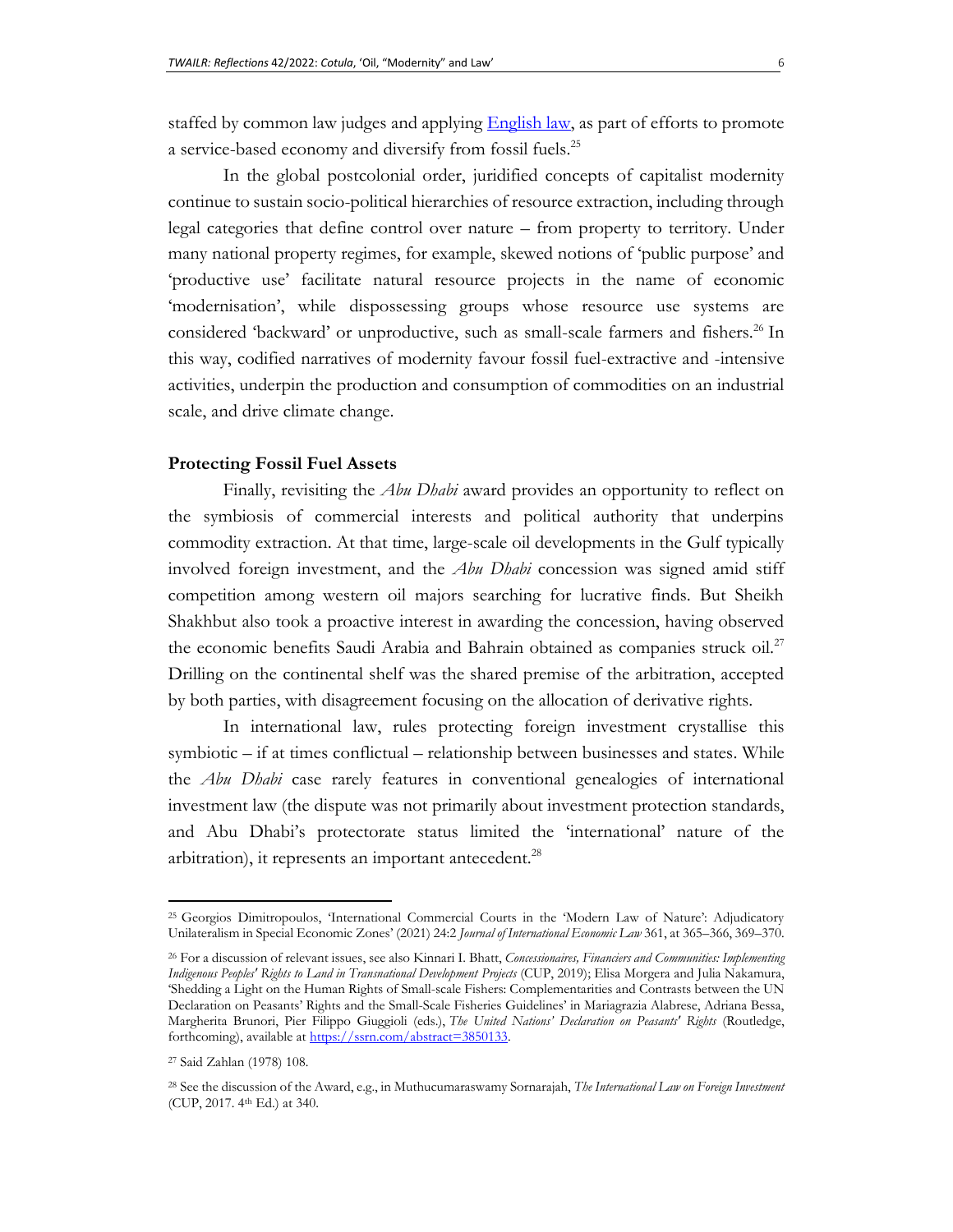On one level, the current system of international investment law emerged partly in connection with the oil boom. Oil industry lawyers contributed to developing the system, particularly as mineral-rich colonies obtained independence.<sup>29</sup> Up to the 1980s, arbitrations based on oil contracts, of which *Abu Dhabi* was an early example, were the mainstay of the arbitral caseload, and the fossil fuel sector has continued to account for [substantial numbers](https://icsid.worldbank.org/resources/publications/icsid-caseload-statistics) of investor-state arbitrations. Narratives of capitalist modernity are pervasive in investment law, with an absence of 'sophisticated' domestic arrangements for investment protection often invoked to [legitimise the system.](https://papers.ssrn.com/sol3/papers.cfm?abstract_id=3392034)

In juridical terms, the contract-based *Abu Dhabi* arbitration preceded the development from the late 1950s of the global network of investment treaties – the focus of much current investment law debate. But the binary archetype of the investorstate contract, which the *Abu Dhabi* arbitration exemplifies, left a lasting imprint on the DNA of contemporary investment law. While investment treaties are concluded between states, they place the investor-state relationship at centre stage – setting standards of treatment for foreign investment and enabling investors to initiate arbitrations against states.

This binary framing contrasts with the diverse constellations of interests that typically characterise large investments, including wide-ranging public interests at national and global levels, and the rights of the people who most suffer the impacts of fossil fuel extraction. The divergence between legal framing and social realities has prompted increasingly vocal contestation of investment law, with concerns raised those arrangements favour commercial over other considerations.<sup>30</sup> Climate imperatives have compounded these concerns, particularly as pressures mount for accelerating the transition to lower-carbon energy: with states acting to phase out fossil fuels, businesses are initiating international arbitrations to seek damages for curtailed revenues.

There are fundamental ethical questions about whether energy companies should receive compensation for fossil fuel phase-outs, and to what extent. But investment law affects legal rights and obligations. The broad protections contained in investment treaties and the large amounts many arbitral tribunals have awarded to businesses, particularly in the extractive industries, can make it more costly, and thus more difficult, for governments to keep warming below 1.5<sup>o</sup>C. The binary investorstate configuration dictates inclusions and exclusions in these processes: skewed legal

<sup>&</sup>lt;sup>29</sup> Nicolás M. Perrone, *Investment Treaties & the Legal Imagination: How Foreign Investors Play by Their Own Rules (OUP,* 2021) at 51–80.

<sup>30</sup> See, e.g., Anil Yilmaz Vastardis, 'Bubbles of Justice for the Privileged: A Critique of the Investor-State Dispute Settlement Proposals for the EU's Investment Agreements' (2015) 6:2 *London Review of International Law* 279–297.